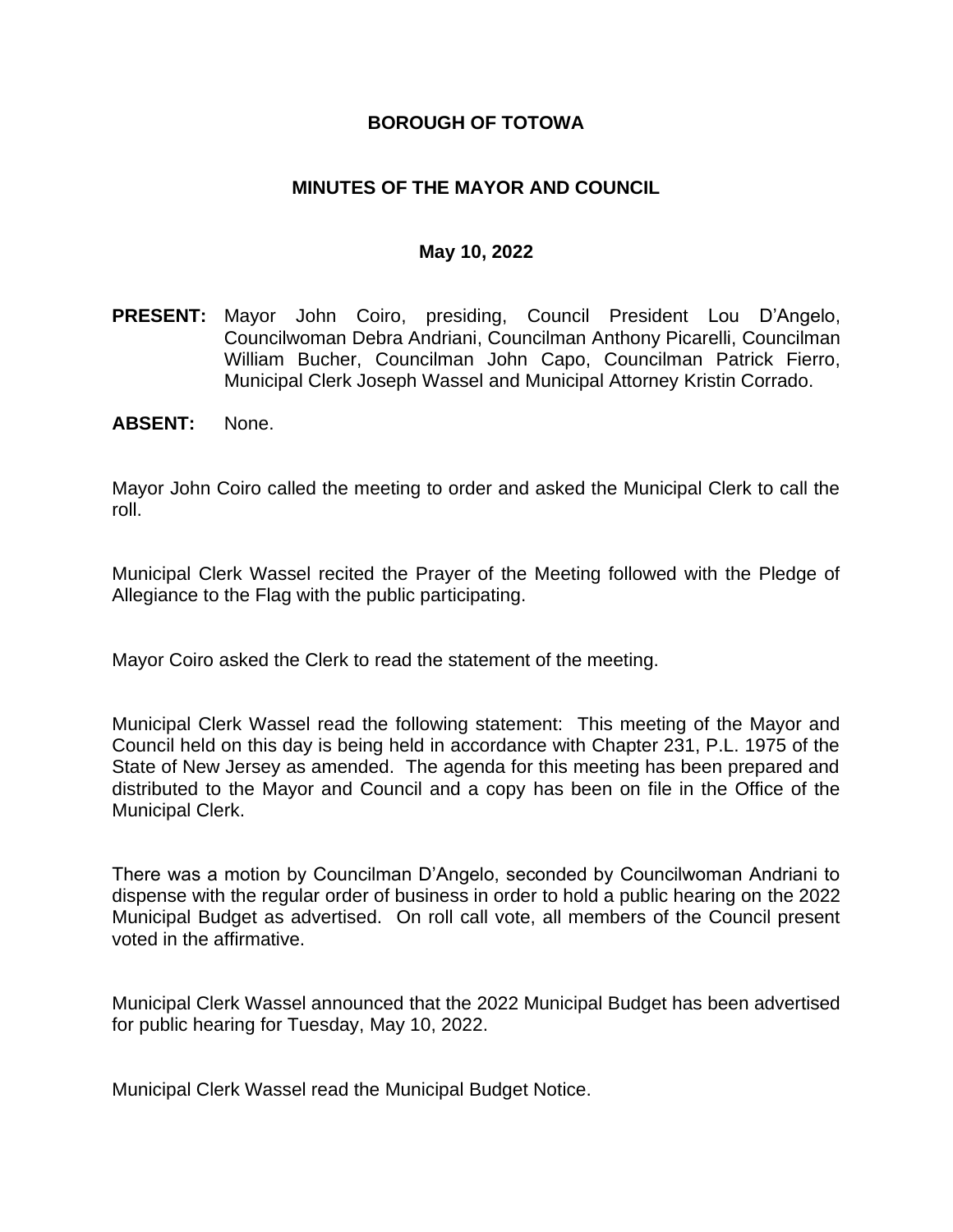There was a motion by Councilman D'Angelo, seconded by Councilwoman Andriani to adopt the following Resolution To Waive The Reading In Full Of The 2022 Municipal Budget. On roll call vote, all members of the Council present voted in the affirmative.

# RESOLUTION NO. 59-2022

## RESOLUTION TO WAIVE THE READING IN FULL OF THE 2022 MUNICIPAL BUDGET

WHEREAS, N.J.S.A. 40A:4-8 permits that the Budget as advertised may be read by its title providing that at least one week prior to the date of the hearing and at the hearing, a complete copy of the approved budget:

- a) shall be made available for public inspection; and
- b) shall be made available to each person upon request; and

WHEREAS, the Borough of Totowa has complied with the aforesaid requirements.

NOW, THEREFORE, BE IT RESOLVED, by the Mayor and Council that the Borough of Totowa is hereby permitted to waive the reading in full of the Municipal Budget for the year ending December 31, 2022.

There was a motion by Councilman D'Angelo, seconded by Councilwoman Andriani to open the public hearing. On roll call vote, all members of the Council present voted in the affirmative.

Mayor Coiro asked if any citizens wished to be heard on the 2022 Municipal Budget.

## CITIZENS HEARD:

Ralph Marana, 131 Greene Avenue: Asked what's in the budget and are the taxes going up. Mayor Coiro: Told him a lot and no, the taxes are not going up and we will have an overall decrease in our taxes for the second year in a row.

There was a motion by Councilman D'Angelo, seconded by Councilwoman Andriani to close the public hearing. On roll call vote, all members of the Council present voted in the affirmative.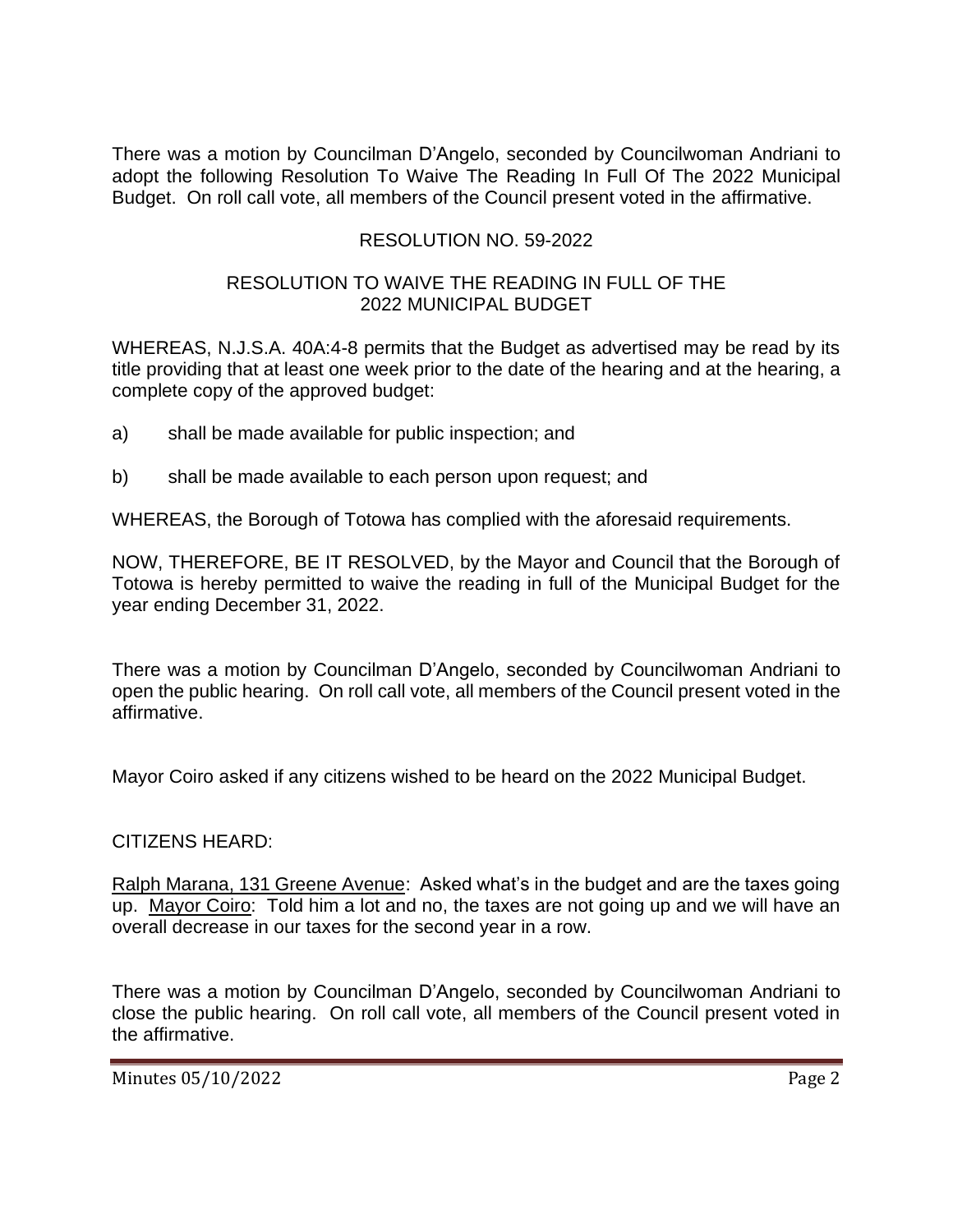There was a motion by Councilman D'Angelo, seconded by Councilwoman Andriani to adopt the following Resolution Regarding Self-Examination Of The 2022 Municipal Budget. On roll call vote, all members of the Council present voted in the affirmative.

## RESOLUTION NO. 60-2022

#### RESOLUTION REGARDING SELF-EXAMINATION OF THE 2022 MUNICIPAL BUDGET

WHEREAS, N.J.S.A. 40A:4-78b has authorized the Local Finance Board to adopt rules that permit municipalities in sound fiscal condition to assume the responsibility, normally granted to the Director of the Division of Local Government Services, of conducting the annual budget examination; and

WHEREAS, N.J.A.C. 5:30-7 was adopted by the Local Finance Board on February 11, 1997; and

WHEREAS, pursuant to N.J.A.C. 5:30-7.2 thru 7.5 the Borough of Totowa has been declared eligible to participate in the program by the Division of Local Government Services, and the Chief Financial Officer has determined that the Borough meets the necessary conditions to participate in the program for the 2022 budget year.

NOW, THEREFORE, BE IT RESOLVED, by the Governing Body of the Borough of Totowa that in accordance with N.J.A.C. 5:30-7.6a & b and based upon the Chief Financial Officer's certification, the Governing Body has found the budget has met the following requirements:

- 1. That with reference to the following items, if applicable, the amounts have been calculated pursuant to law and appropriated as such in the budget.
	- a. Payment of interest and debt redemption charges
	- b. Deferred charges and statutory expenditures
	- c. Cash deficit of preceding year
	- d. Reserve for uncollected taxes
	- e. Other reserves and non-disbursement items
	- f. Any inclusions of amounts required for school purposes.
- 2. That the provisions relating to limitation on increases of appropriations pursuant to N.J.S.A. 40A:4-45.2 and appropriations for exceptions to limits on appropriations found at 40A:4-45.3 et seq. are fully met. (Complies with the "CAP" law).
- 3. That the budget is in such form, arrangement, and content as required by the Local Budget Law and N.J.A.C. 5:30-4 and 5:30-5.
- 4. That pursuant to the Local Budget Law:
	- a. All estimates of revenue are reasonable, accurate, and correctly stated.
	- b. Items of appropriations are properly set forth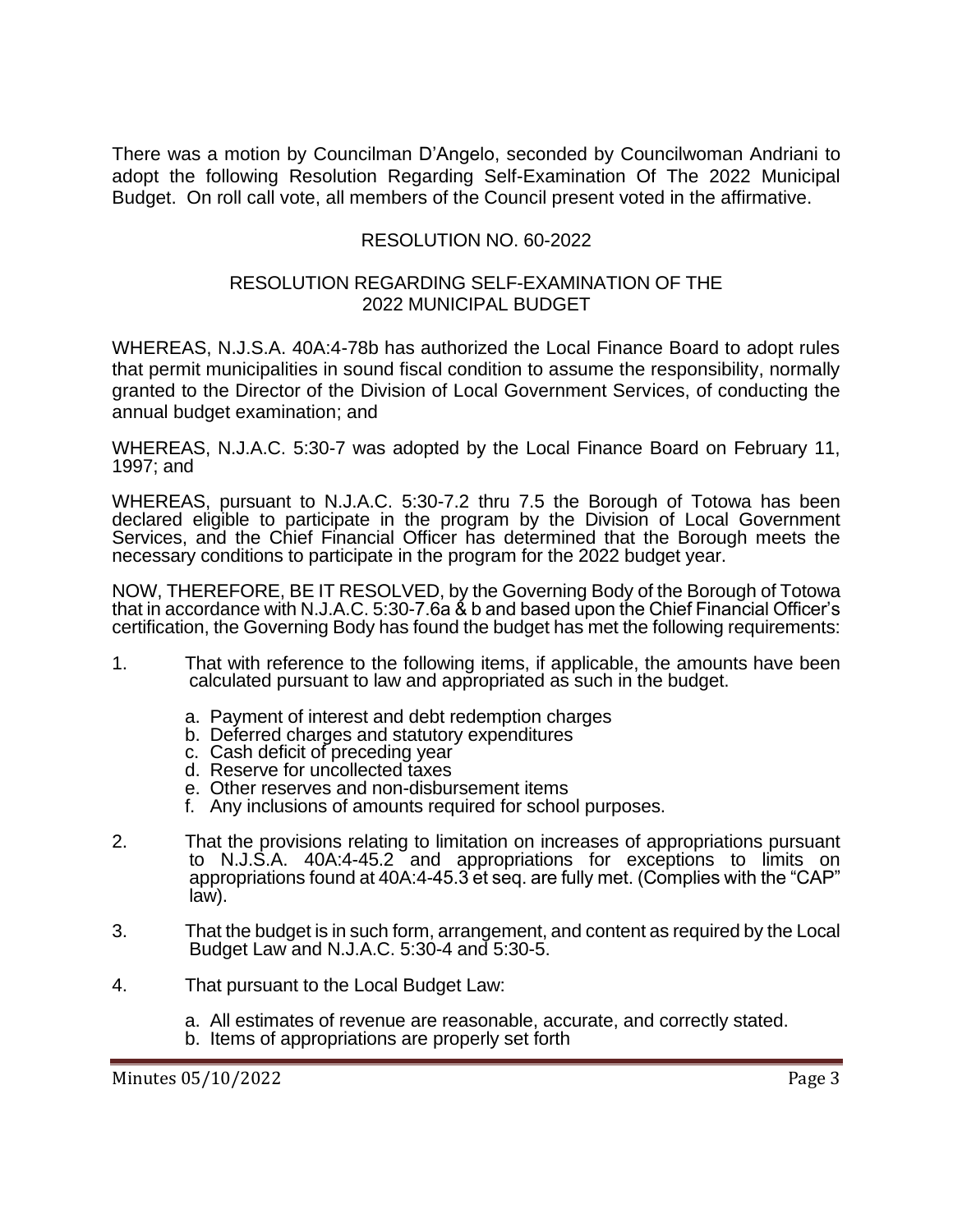- c. In itemization, form, arrangement, and content the budget will permit the exercise of the comptroller function within the municipality.
- 5. The budget and associated amendments have been introduced and publicly advertised in accordance with the relevant provisions of the Local Budget Law, except that failure to meet the deadlines of N.J.S.A. 40A:4-5 shall not prevent such certification.
- 6. That all other applicable statutory requirements have been fulfilled.

BE IT FURTHER RESOLVED, that a copy of this resolution be forwarded to the Director of the Division of Local Government Services.

There was a motion by Councilman D'Angelo, seconded by Councilwoman Andriani to approve Resolution No. 61-2022 To Adopt The 2022 Municipal Budget. On roll call vote, all members of the Council present voted in the affirmative.

There was a motion by Councilman D'Angelo, seconded by Councilwoman Andriani to revert to the regular order of business. On roll call vote, all members of the Council present voted in the affirmative.

Mayor Coiro asked if any members of the Council, the Municipal Clerk or the Municipal Attorney wished to address the Council.

Councilwoman Andriani: Stated that last Tuesday we held our Annual Rabies Clinic for the first time since the pandemic and that it was very well attended with over 50 animals – mostly dogs – and that Recreation Director Mark Monteyne was there, as well as Police Officer Rob Errigo and Totowa's own veterinarian Dr. Kristin Potenzone, who donated her time and services.

CITIZENS HEARD:

Ralph Marana, 131 Greene Avenue: Said that he wants to plant sunflowers around town and asked if it was allowed and how he should go about doing it. Mayor Coiro: Told him to coordinate that with DPW Superintendent Jim Niland so he knows where you are planting them and he can tell his crew not to mistake them as a weed and pull them out or weed whack them. DPW Superintendent Niland: Asked how many he wanted to plant. Mr. Marana: Responded over a dozen and that he started them by seed.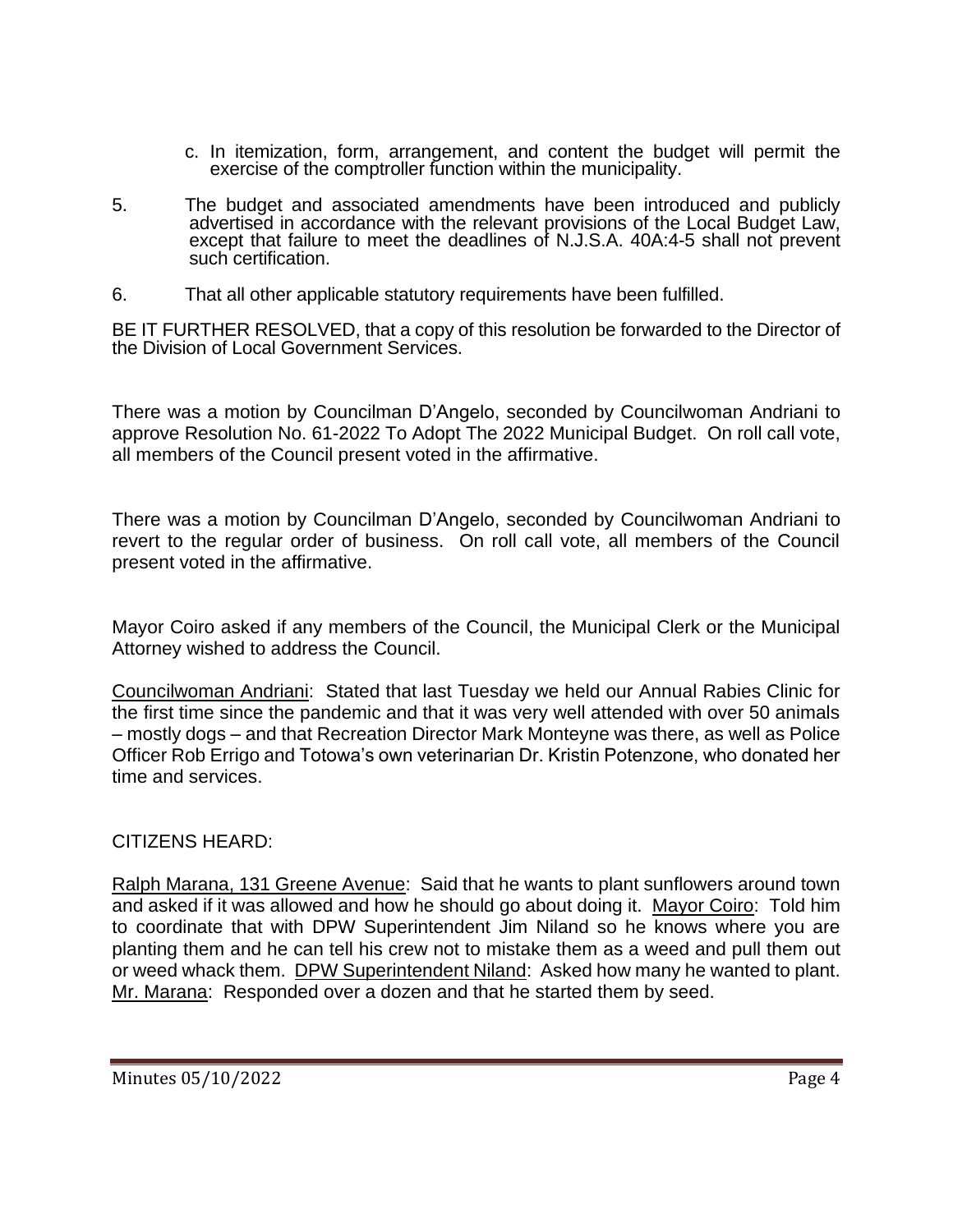There was a motion by Councilman D'Angelo, seconded by Councilwoman Andriani to approve the Minutes of the Mayor and Council for the meeting of April 26, 2022. On roll call vote, all members of the Council present voted in the affirmative. Councilman Capo abstained from the voting.

## COMMITTEE ON FINANCE:

There was a motion by Councilman Picarelli, seconded by Councilman D'Angelo to approve Resolution No. 2022-11 for the payment of bills. On roll call vote, all members of the Council present voted in the affirmative.

There was a motion by Councilman Picarelli, seconded by Councilman D'Angelo to adopt the following Resolution Authorizing Settlement Of The 2020, 2021 & 2022 Tax Appeals Entitled Totowa VF LLC C/O Vornado Realty Trust V. Borough Of Totowa. On roll call vote, all members of the Council present voted in the affirmative.

# RESOLUTION NO. 62-2022

## RESOLUTION AUTHORIZING SETTLEMENT OF THE 2020, 2021 & 2022 TAX APPEALS ENTITLED TOTOWA VF LLC C/O VORNADO REALTY TRUST V. BOROUGH OF TOTOWA

WHEREAS, there have been appeals of the real property tax assessments for the stated tax years; and

WHEREAS, each Block and Lot listed therein was assessed at the amount stated therein; and

WHEREAS, the proposed Stipulation of Settlement, a copy of which is incorporated herein as if set forth at length, has been reviewed and recommended by the Borough Tax Assessor and Borough Tax Expert; and

WHEREAS, the settlement of these matters on the attached list are in the best interest of the Borough of Totowa.

NOW, THEREFORE, BE IT RESOLVED, by the Mayor and Council of the Borough of Totowa, New Jersey, as follows: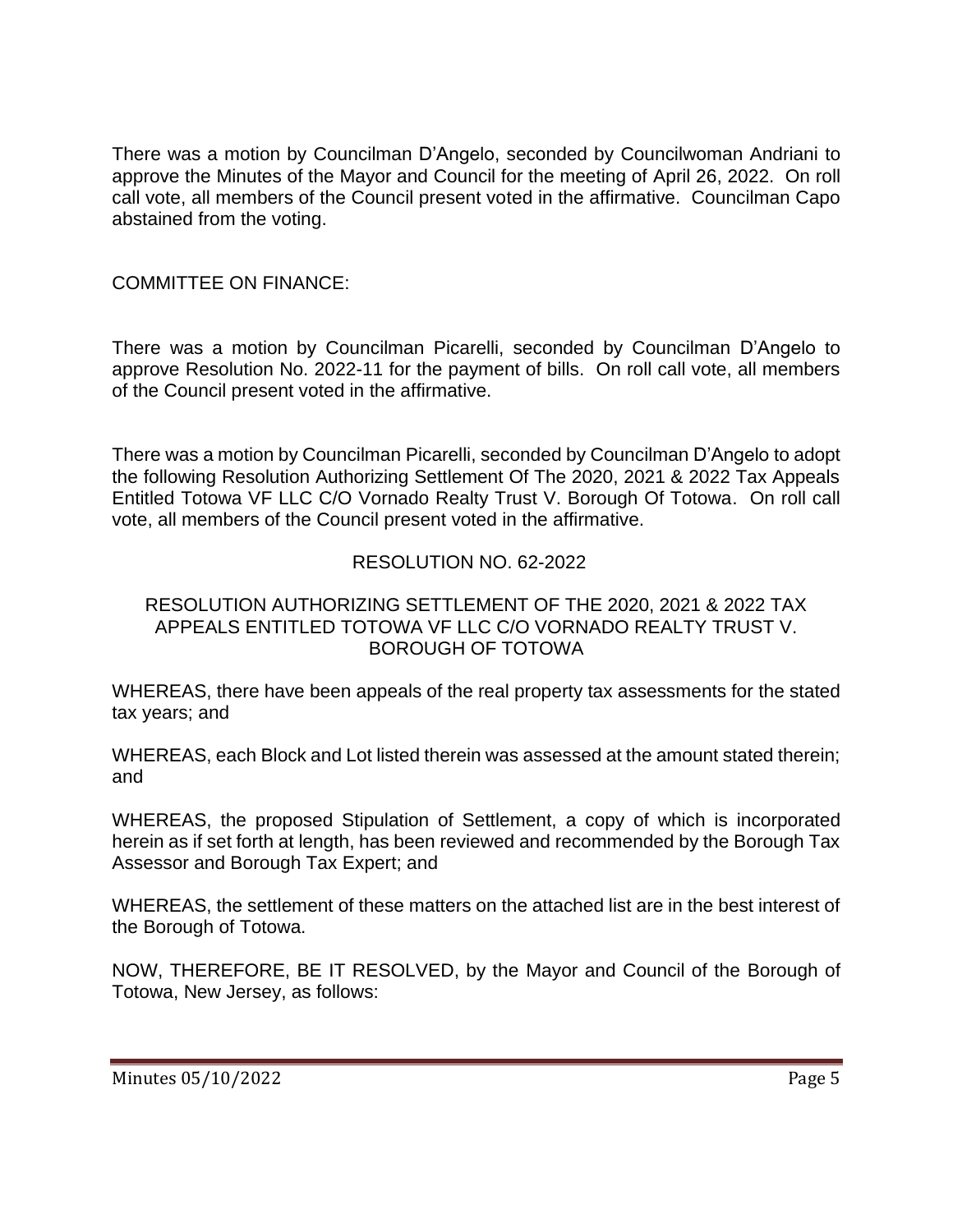- 1. The Borough's Tax Appeal Attorney, Raymond B. Reddin, Esq. is authorized to execute the Stipulation of Settlement on behalf of the Borough of Totowa with respect to the tax appeals on the attached list which are currently pending in the Tax Court of New Jersey.
- 2. All municipal officials are hereby authorized to take whatever action may be necessary to implement the terms of this Resolution and authorizes the Special Tax Counsel to enter into the Stipulation of Settlement as provided by Taxpayer.

There was a motion by Councilman Picarelli, seconded by Councilman D'Angelo to adopt the following Resolution Authorizing Contract For Professional Legal Bonding Services For 2022. On roll call vote, all members of the Council present voted in the affirmative.

# RESOLUTION NO. 63-2022

#### RESOLUTION AUTHORIZING CONTRACT FOR PROFESSIONAL LEGAL BONDING SERVICES FOR 2022

WHEREAS, the Mayor and Council of the Borough of Totowa desire to retain the services of a law firm to provide specialized legal services in connection with the authorization and issuance of bonds and bond anticipation notes in the Borough of Totowa; and

WHEREAS, the professional services to be provided by Municipal Bond Counsel include but are not limited to the review of such procedures and the rendering of approving legal opinions acceptable to the financial community; and

WHEREAS, the Mayor and Council of the Borough of Totowa did advertise for receipt of sealed proposals for the professional legal bonding services in accordance with its specifications entitled "Request for Proposals for the Position of Bond Counsel for the Borough of Totowa"; and

WHEREAS, the Borough of Totowa did receive proposals at its Municipal Building on December 15, 2021; and

WHEREAS, the Finance and Administration Committee did examine all proposals for professional bond counsel services; and

WHEREAS, the law firm of McManimon, Scotland & Bauman, LLC, with offices located at 75 Livingston Avenue, Second Floor, Roseland, New Jersey 07068 has submitted a proposal to provide the required legal services, a copy of which is on file in the office of the Borough of Totowa Municipal Clerk; and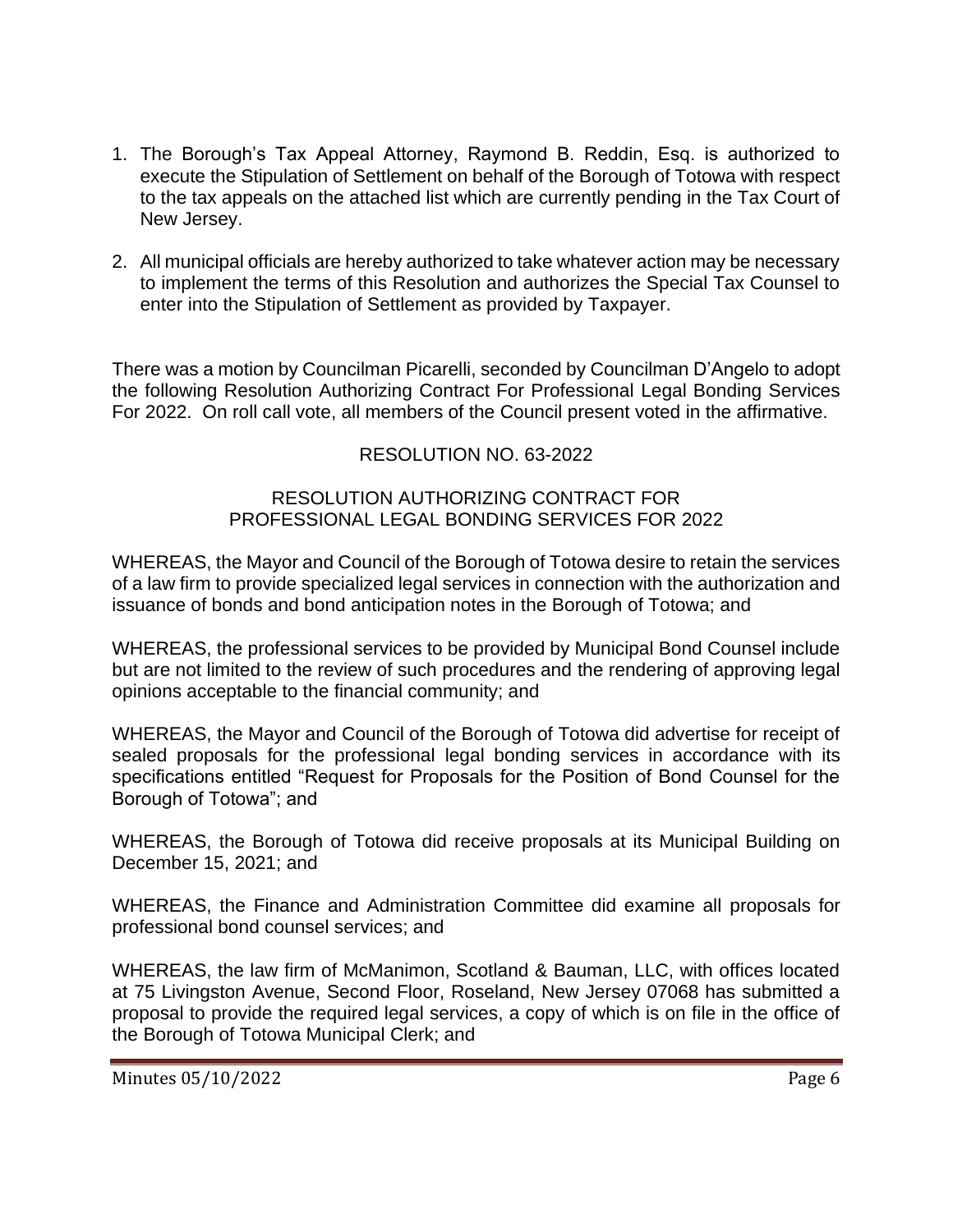WHEREAS, McManimon, Scotland & Bauman, LLC is a bond counsel firm that is recognized by the financial community and possesses the necessary experience and expertise to perform the professional legal services; and

WHEREAS, for providing the required services, the Borough of Totowa will compensate McManimon, Scotland & Bauman, LLC in accordance with the fee schedule set forth in their proposal; and

WHEREAS, the term of this contract shall be for term effective as of the date of this resolution and terminating on December 31, 2022; and

WHEREAS, the professional legal bond services shall be awarded as a fair and open contract pursuant to the provisions of N.J.S.A. 19:44A-20.4 et seq.

NOW, THEREFORE, BE IT RESOLVED, that the Mayor and Council of the Borough of Totowa do hereby authorize the Borough of Totowa to enter into a contract with McManimon, Scotland & Bauman, LLC to serve as the Borough of Totowa Municipal Bond Counsel and to provide professional legal bonding services.

BE IT FURTHER RESOLVED, that the Municipal Council of the Borough of Totowa does hereby authorize the Mayor and Municipal Clerk to execute any and all necessary instruments relating thereto.

There was a motion by Councilman Picarelli, seconded by Councilman D'Angelo to adopt the following Resolution Authorizing Contract For Special Counsel Legal Services For 2022. On roll call vote, all members of the Council present voted in the affirmative.

## RESOLUTION NO. 64-2022

#### RESOLUTION AUTHORIZING CONTRACT FOR SPECIAL COUNSEL LEGAL SERVICES FOR 2022

WHEREAS, the Borough of Totowa requires the services of an attorney to serve as Special Counsel for the Borough of Totowa and represent the interests of the Borough of Totowa; and

WHEREAS, Special Counsel shall be an attorney at law of the State of New Jersey and shall provide legal advice, research and assistance on any development, redevelopment and/or special projects as needed; and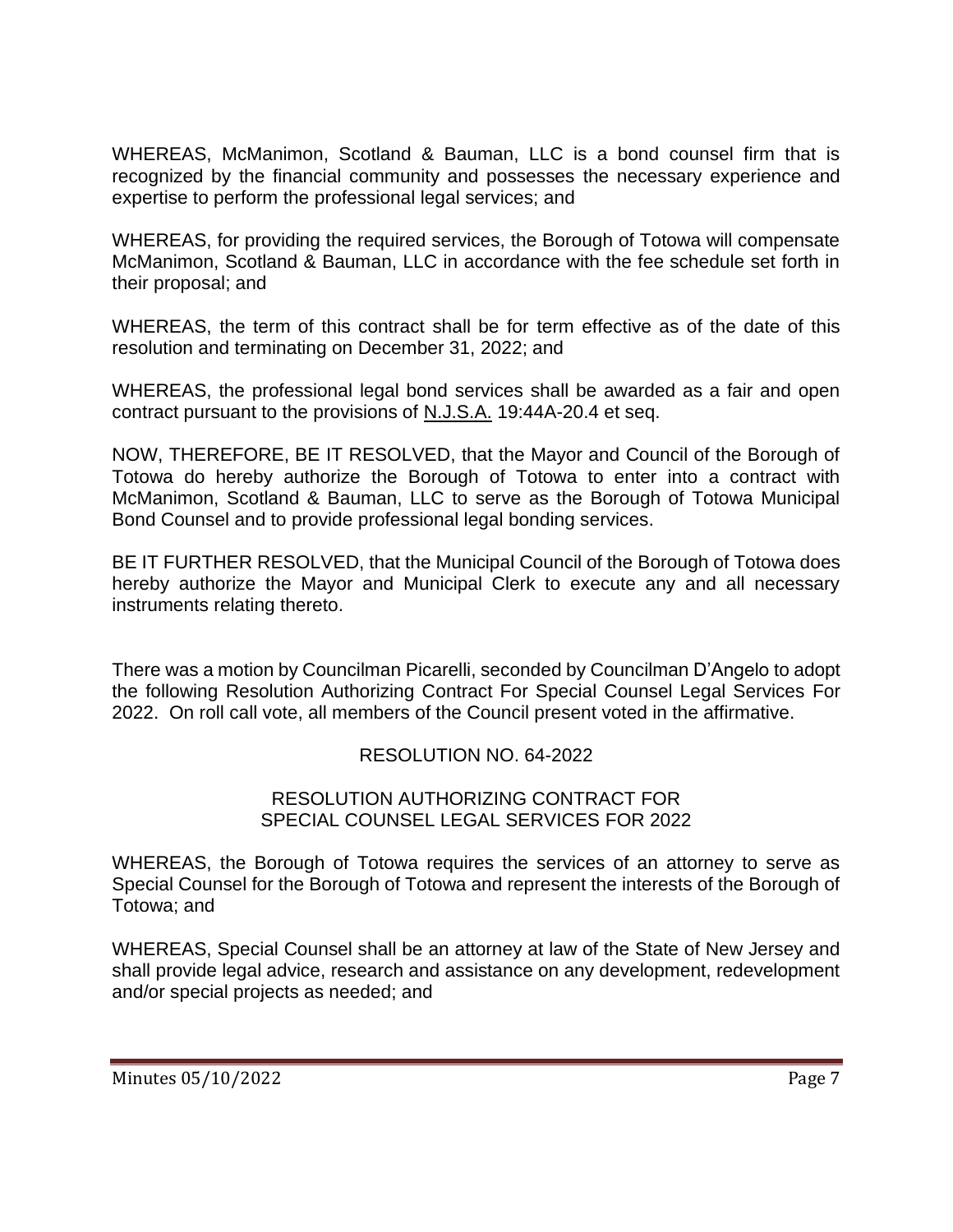WHEREAS, the professional services to be provided by Special Counsel Attorney include but are not limited to attending meetings of the Mayor and Council and Committee meetings as required; drafting deeds, agreements, contracts and easements; reviewing documents as requested; representing the Borough of Totowa in negotiations with the State of New Jersey, possible developers and all regulatory bodies; and advising the Borough of Totowa in any matter which the Borough may have a present or future interest; and

WHEREAS, the Mayor and Council of the Borough of Totowa did advertise for receipt of sealed proposals for the professional legal services in accordance with its specifications entitled "Request for Qualifications for the Solicitation of Professional Service Contracts for Special Counsel"; and

WHEREAS, the Borough of Totowa did receive proposals at its Municipal Building on December 15, 2021; and

WHEREAS, the Finance and Administration Committee did examine all proposals for special counsel services; and

WHEREAS, the law firm of McManimon, Scotland & Bauman, LLC, with offices located at 75 Livingston Avenue, Second Floor, Roseland, New Jersey 07068 has submitted a proposal to provide the required legal services, a copy of which is on file in the office of the Borough of Totowa Municipal Clerk; and

WHEREAS, the firm of McManimon, Scotland & Baumann, LLC possesses the necessary experience and expertise to provide the professional legal services; and

WHEREAS, for providing the required services, the Borough of Totowa will compensate McManimon, Scotland & Baumann, LLC in accordance with the Fee Schedule set forth in their proposal; and

WHEREAS, the term of this contract shall be for a term effective as of the date of this resolution and terminating on December 31, 2022; and

WHEREAS, the professional legal services shall be awarded as a fair and open contract pursuant to the provisions of N.J.S.A. 19:44A-20.4 et seq.

NOW, THEREFORE, BE IT RESOLVED, that the Mayor and Council of the Borough of Totowa do hereby authorize the Borough of Totowa to enter into a contract with McManimon, Scotland & Baumann, LLC to serve as Special Counsel to the Borough of Totowa and provide professional legal services.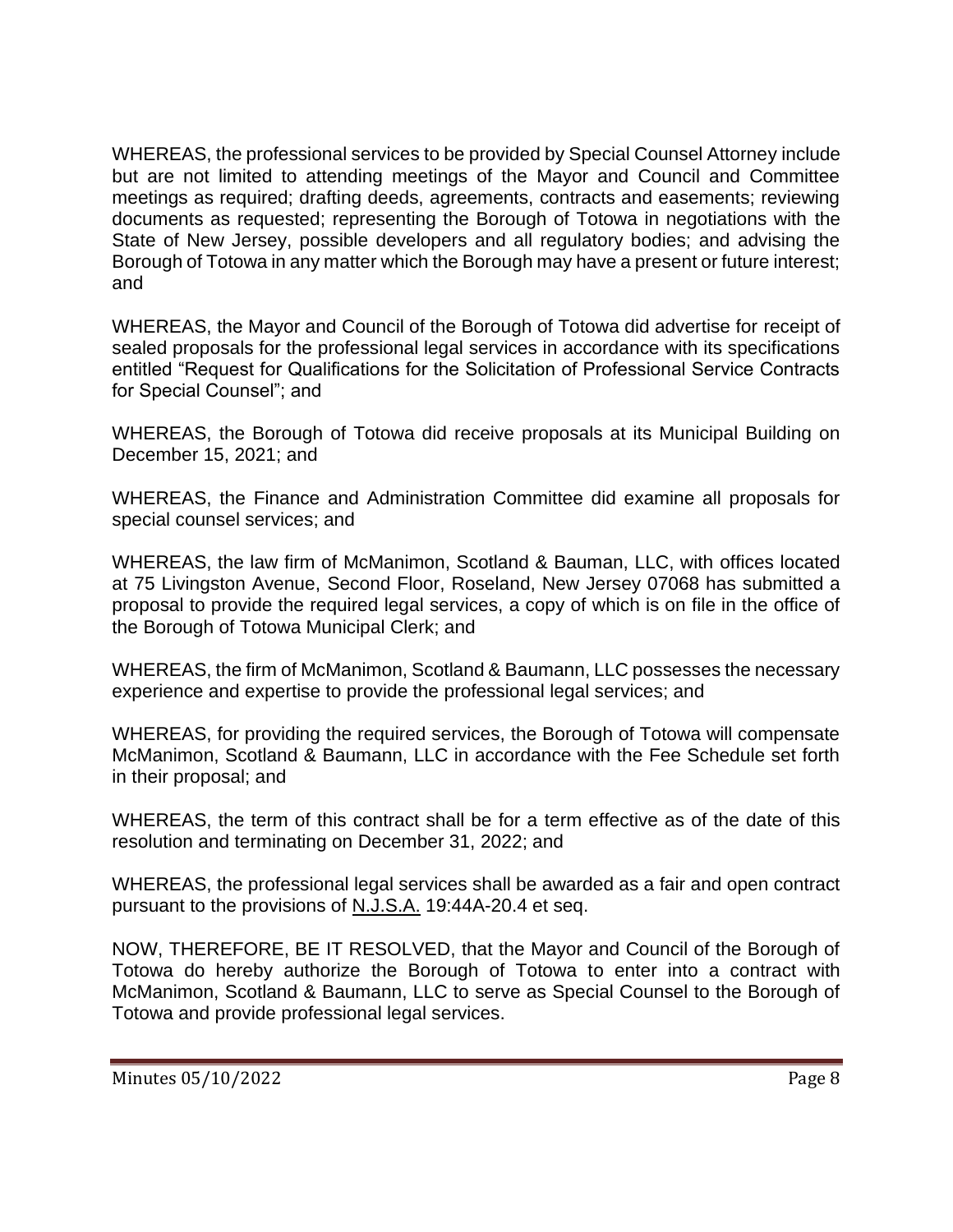BE IT FURTHER RESOLVED, that the Municipal Council of the Borough of Totowa does hereby authorize the Mayor and Municipal Clerk to execute any and all necessary instruments relating thereto.

A letter was received from the Office Employees at the Municipal Complex requesting the summer hours work schedule. There was a motion by Councilman Picarelli, seconded by Councilman D'Angelo to approve the summer hours work schedule for the months of July and August. On roll call vote, all members of the Council present voted in the affirmative.

COMMITTEE ON PUBLIC SAFETY:

There was a motion by Councilman D'Angelo, seconded by Councilman Capo to approve a grade increase for Patrol Officer Daniel Rinaldi from Grade 4 Patrol Officer to Grade 3 Patrol Officer. On roll call vote, all members of the Council present voted in the affirmative.

COMMITTEE ON PUBLIC WORKS:

There was no report.

COMMITTEE ON ENGINEERING & PUBLIC PROPERTY:

There was a motion by Councilman Capo, seconded by Councilwoman Andriani to adopt the following Resolution Authorizing Additional Professional Architectural Services For The Redesign Of The Municipal Building. On roll call vote, all members of the Council present voted in the affirmative.

RESOLUTION NO. 65-2022

RESOLUTION AUTHORIZING ADDITIONAL PROFESSIONAL ARCHITECTURAL SERVICES FOR THE REDESIGN OF THE MUNICIPAL BUILDING

Minutes 05/10/2022 **Page 9**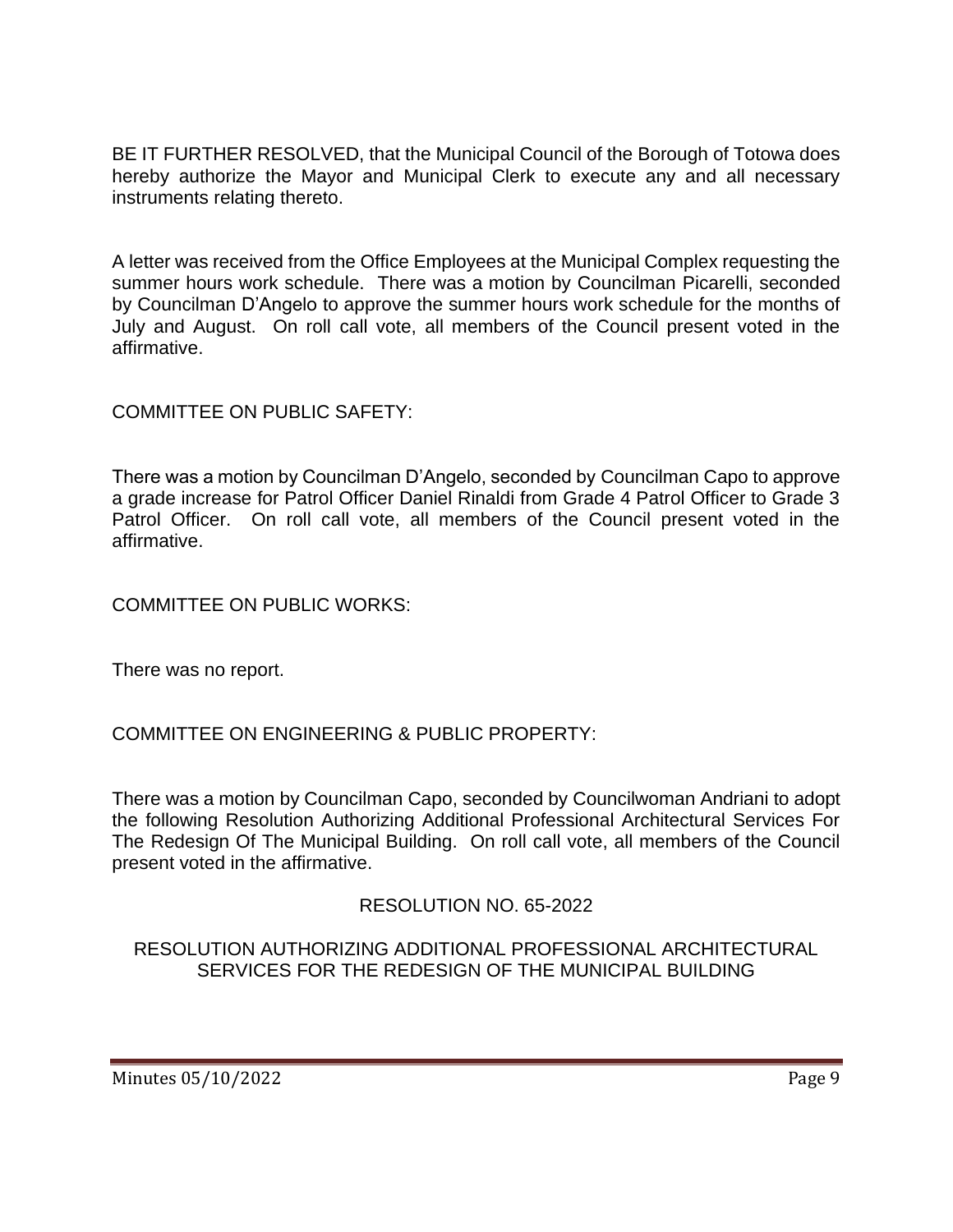WHEREAS, the Mayor and Council of the Borough of Totowa would like to explore the possibility of expanding the Police Department and various Municipal Department offices located within the Borough of Totowa Municipal Complex; and

WHEREAS, by Resolution No. 134-2020 dated December 8, 2020, the Mayor and Council of the Borough of Totowa retained the services of Tri-State Architects, P.C./Alaimo Group, 200 High Street, Mt. Holly, New Jersey 08060 to undertake an analysis and feasibility study of the Borough of Totowa Municipal Complex; and

WHEREAS, the initial proposed scope of work included but was not limited to an analysis of the Police Station and all Municipal Department offices, interviews with Department Heads, evaluating interview data, researching code requirements and preparing cost estimates and a final report; and

WHEREAS, an initial Schematic Design was presented at a meeting on April 13, 2022; and

WHEREAS, the Mayor and Council of the Borough of Totowa have requested a re-design of the initial Schematic Design for the Police Department along with the preparation of preliminary budget estimates for the renovation of the first floor of the building for the Police Department only; relocation of Borough Departments within the existing Municipal Building; and the construction of a new Police Department building

WHEREAS, Tri-State Architects, P.C./Alaimo Group has submitted a proposal dated April 22, 2022 for the additional services for the redesign of the Municipal Building at a cost not to exceed \$7,500.00, a copy of which is on file in the office of the Borough of Totowa Municipal Clerk; and

WHEREAS, the Mayor and Council of the Borough of Totowa on May 10, 2022 did examine the proposal submitted by Tri-State Architects, P.C./Alaimo Group; and

WHEREAS, pursuant to the applicable New Jersey State laws, these professional services may be awarded without public bidding.

NOW, THEREFORE, BE IT RESOLVED, that the Mayor and Council of the Borough of Totowa do hereby accept the proposal submitted by Tri-State Architects, P.C./Alaimo Group for additional professional architectural services for the redesign of the Borough of Totowa Municipal Building in the amount of \$7,500.00.

BE IT FURTHER RESOLVED, that the Mayor and Council of the Borough of Totowa do hereby authorize Tri-State Architects, P.C./Alaimo Group to perform the professional services as set forth in their proposal.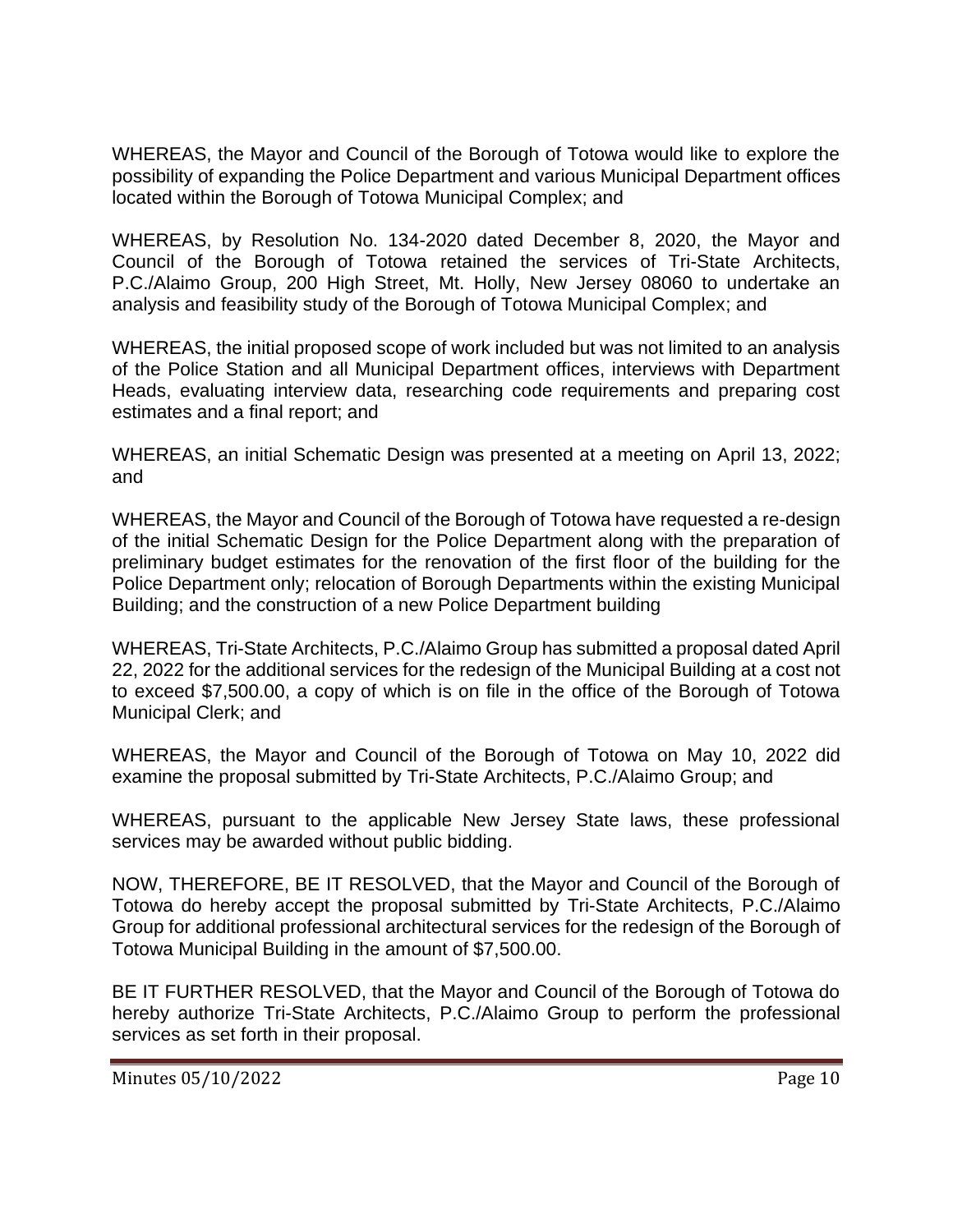A letter was received from the residents of Raphael Road requesting permission to have a Block Party on Sunday, May 29, 2022 from 4:00 – 9:00 p.m. There was a motion by Councilman Capo, seconded by Councilwoman Andriani to grant permission. On roll call vote, all members of the Council present voted in the affirmative. Councilman D'Angelo abstained from the voting.

A letter was received from the Friends of the Totowa Library requesting permission to use the Municipal Parking Lot on Thursday, July 14, 2022 for a trip to Atlantic City. There was a motion by Councilman Capo, seconded by Councilwoman Andriani to grant permission. On roll call vote, all members of the Council present voted in the affirmative.

# COMMITTEE ON LIAISON & INSPECTION:

A retirement letter was received from Public Health Nurse Darlene Walsh effective July 1, 2022. There was a motion by Councilwoman Andriani, seconded by Councilman Bucher to accept her retirement with regrets. On roll call vote, all members of the Council present voted in the affirmative.

There was a motion by Councilwoman Andriani, seconded by Councilman Bucher to adopt the following Resolution Authorizing The Provision Of A Grant Pursuant To The Borough Of Totowa Affordability Assistance Program For The Tenant Of An Affordable Housing Unit Located At Sunset Ridge At Totowa, 617 Preakness Avenue, Apartment 306. On roll call vote, all members of the Council present voted in the affirmative.

## RESOLUTION NO. 66-2022

#### RESOLUTION AUTHORIZING THE PROVISION OF A GRANT PURSUANT TO THE BOROUGH OF TOTOWA AFFORDABILITY ASSISTANCE PROGRAM FOR THE TENANT OF AN AFFORDABLE HOUSING UNIT LOCATED AT SUNSET RIDGE AT TOTOWA, 617 PREAKNESS AVENUE, APARTMENT 306

WHEREAS, Applicant, Kee Bum Lee M and Myung Lee ("Tenant") will be renting Apartment 306, Sunset Ridge at Totowa, 617 Preakness Avenue, Totowa, New Jersey 07512 ("Unit"), a property governed by the statutes, ordinances, rules and regulations restricting occupancy and use of the property as an affordable housing unit; and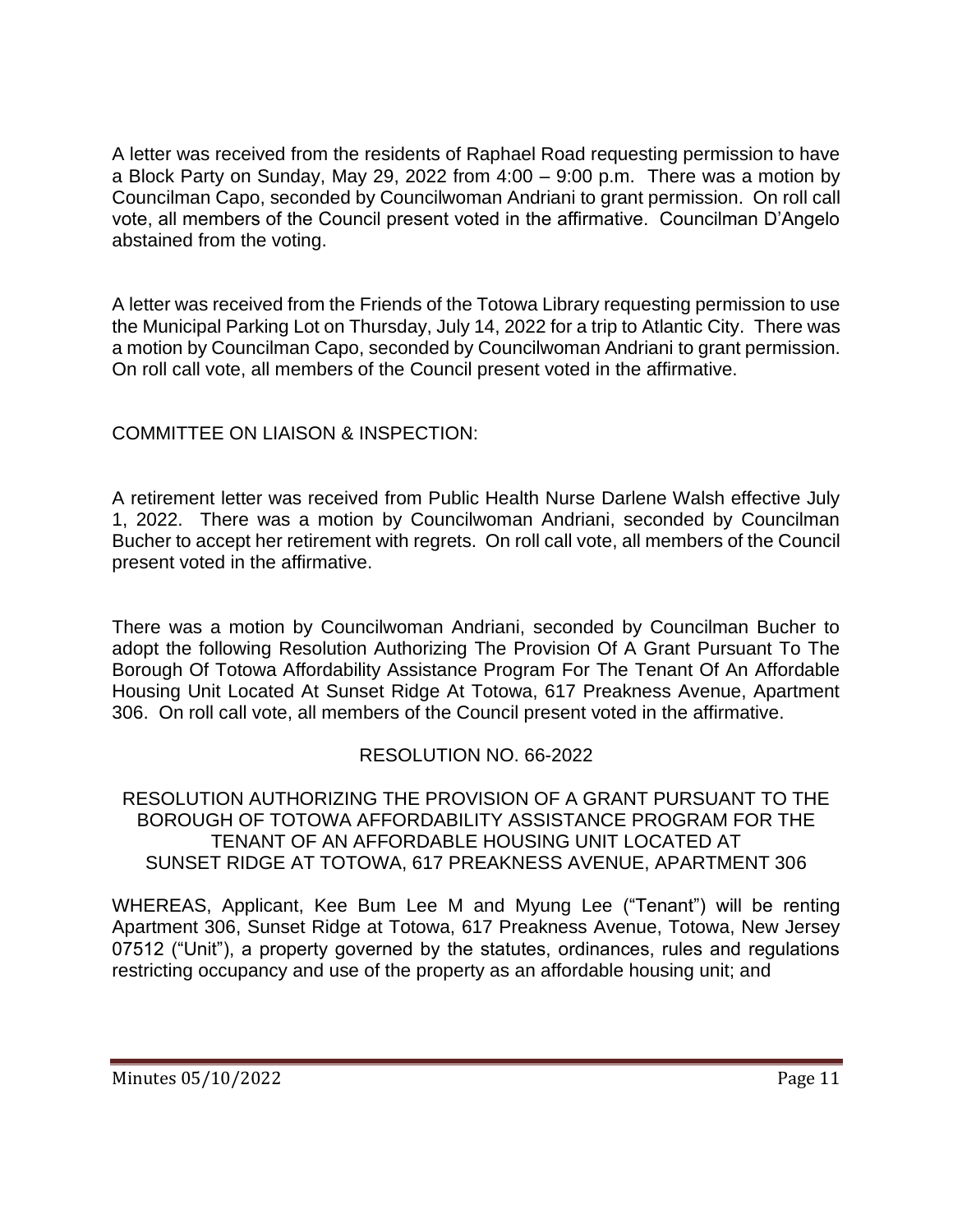WHEREAS, the Tenant is eligible for an Affordability Assistance Grant through the Borough of Totowa's Affordability Assistance Program to pay for four month's rent for the Unit; and

WHEREAS, the Borough of Totowa's Affordable Housing Administrative Agent, Community Grants, Planning & Housing, LLC, ("CGP&H") has reviewed the Tenant's application and qualified the Tenant for the requested assistance; and

WHEREAS, the amount of the requested grant for the four month's rent will be paid directly to the Landlord, (\$4,108.00) by the Borough of Totowa; and

WHEREAS, the Borough of Totowa is willing, pursuant to the Affordability Assistance Program, to extend a grant in the amount of \$4,108.00; and

WHEREAS, the funding for the grant will be from the Borough of Totowa Affordable Housing Trust Fund.

NOW, THEREFORE, BE IT RESOLVED, that the Mayor and Council of the Borough of Totowa does hereby authorize the following:

- 1. The Borough of Totowa is hereby authorized, pursuant to the Borough of Totowa's Affordability Assistance Program, to provide the Tenant with a grant to be used to pay four month's rent for the Unit.
- 2. The Mayor, Municipal Clerk, Borough Attorney, CFO and such other staff and officials as may be appropriate are authorized to take such steps as may reasonably be required to implement this resolution, including issuance of the grant amount.

BE IT FURTHER RESOLVED, that the Municipal Council of the Borough of Totowa does hereby authorize the Mayor and Municipal Clerk to execute any and all necessary instruments relating thereto.

There was a motion by Councilwoman Andriani, seconded by Councilman Bucher to adopt the following Resolution Authorizing The Municipal Attorney To Prepare A Developer's Agreement Between The Borough Of Totowa And Fortress Holdings, LLC. On roll call vote, all members of the Council present voted in the affirmative.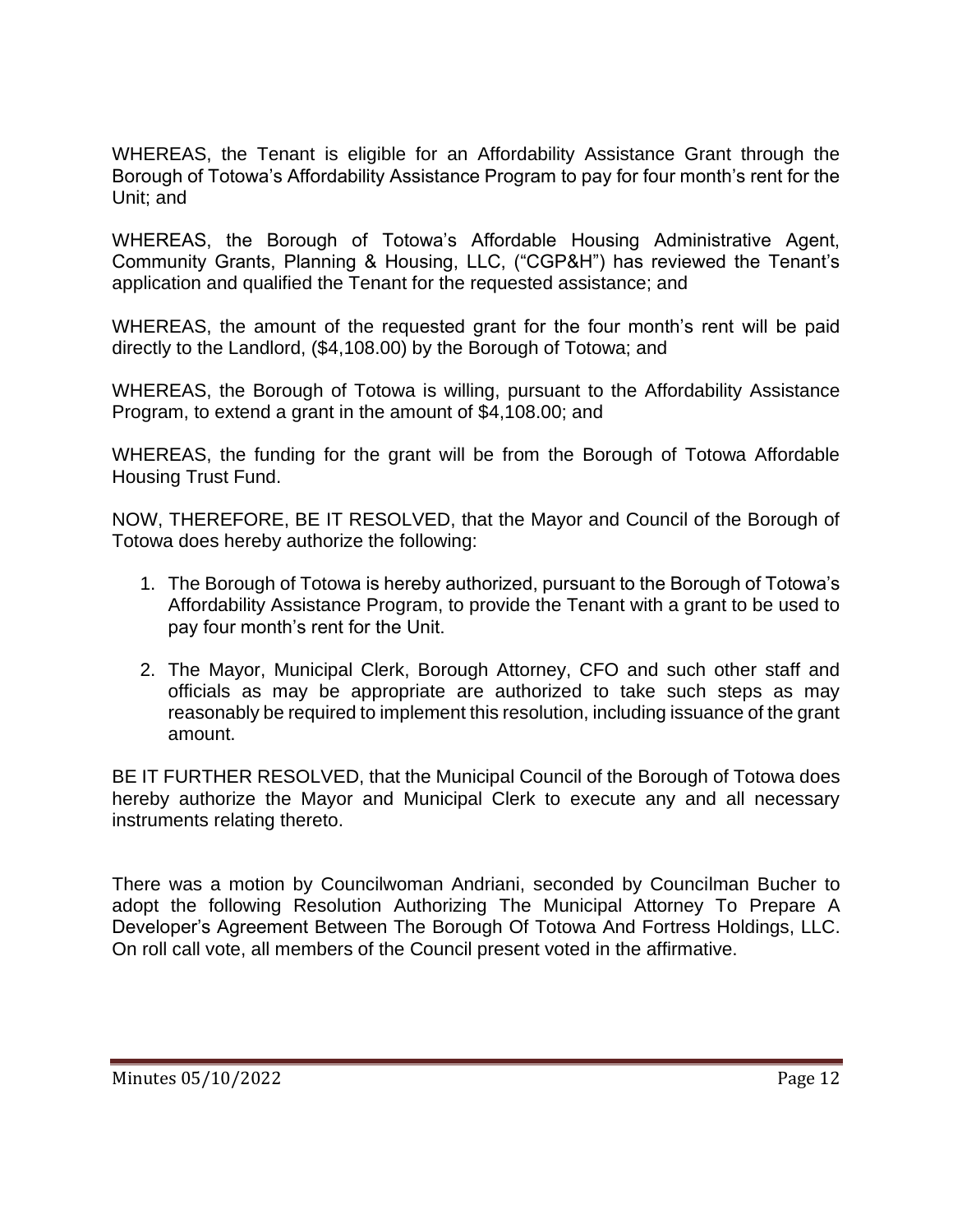## RESOLUTION NO. 67-2022

## RESOLUTION AUTHORIZING THE MUNICIPAL ATTORNEY TO PREPARE A DEVELOPER'S AGREEMENT BETWEEN THE BOROUGH OF TOTOWA AND FORTRESS HOLDINGS, LLC

WHEREAS, Fortress Holdings, P.O. Box 1162, Little Falls, New Jersey 07424 (hereinafter the "Developer") is the owner of real property set forth and designated as Block 6, Lots 2, 4, 12 and the half-width of the undeveloped right of way identified as Sherwood Avenue on the official Tax and Assessment Map of the Borough of Totowa and commonly known as 555 Preakness Avenue and 561 Preakness Avenue, Totowa, New Jersey 07512 and 322-324 Berkshire Avenue (a portion of which is located within the Borough of Totowa and the City of Paterson); and

WHEREAS, the Totowa properties are located within the Residential Affordable Housing Zone ("R-AH"); and

WHEREAS, the Developer filed 4 applications with the Borough of Totowa Zoning Board of Adjustment ("Zoning Board") between 2015 and 2021 for various land use approvals, preliminary site plan approval and final site plan approval for the property as follows:

- 1. The initial application was decided June 10, 2015 and memorialized July 8, 2015 by the Zoning Board granting Site Plan Approval, Use Variance approval, Height Variance, Ancillary "C" or Bulk Variance and Design Waiver to permit improvements to the building for a restaurant/catering facility use which in 2015 was a Restricted Industry Zone ("I-3 Zone").
- 2. The second application was decided on February 16, 2016 and memorialized March 9, 2016 by the Zoning Board granting approval amending Site Plan Approval, Ancillary "C" or Bulk variances and design waiver relief.
- 3. The third application was decided on February 13, 2016 and memorialized March 13, 2019 by the Zoning Board granting approvals to amen granting approval amending Site Plan Approval, Ancillary "C" or Bulk variances and design waiver relief subject to the new zone for this project which is the R-AH Zone.
- 4. The fourth application was decided on May 26, 201 and memorized August 11, 2021 by the Zoning Board seeking Preliminary Major Site Plan Approval, Final Major Site Plan Approval, Major Subdivision Approval, Expansion of the Non-Conforming Use, Signage Waiver and Design Waiver relief.